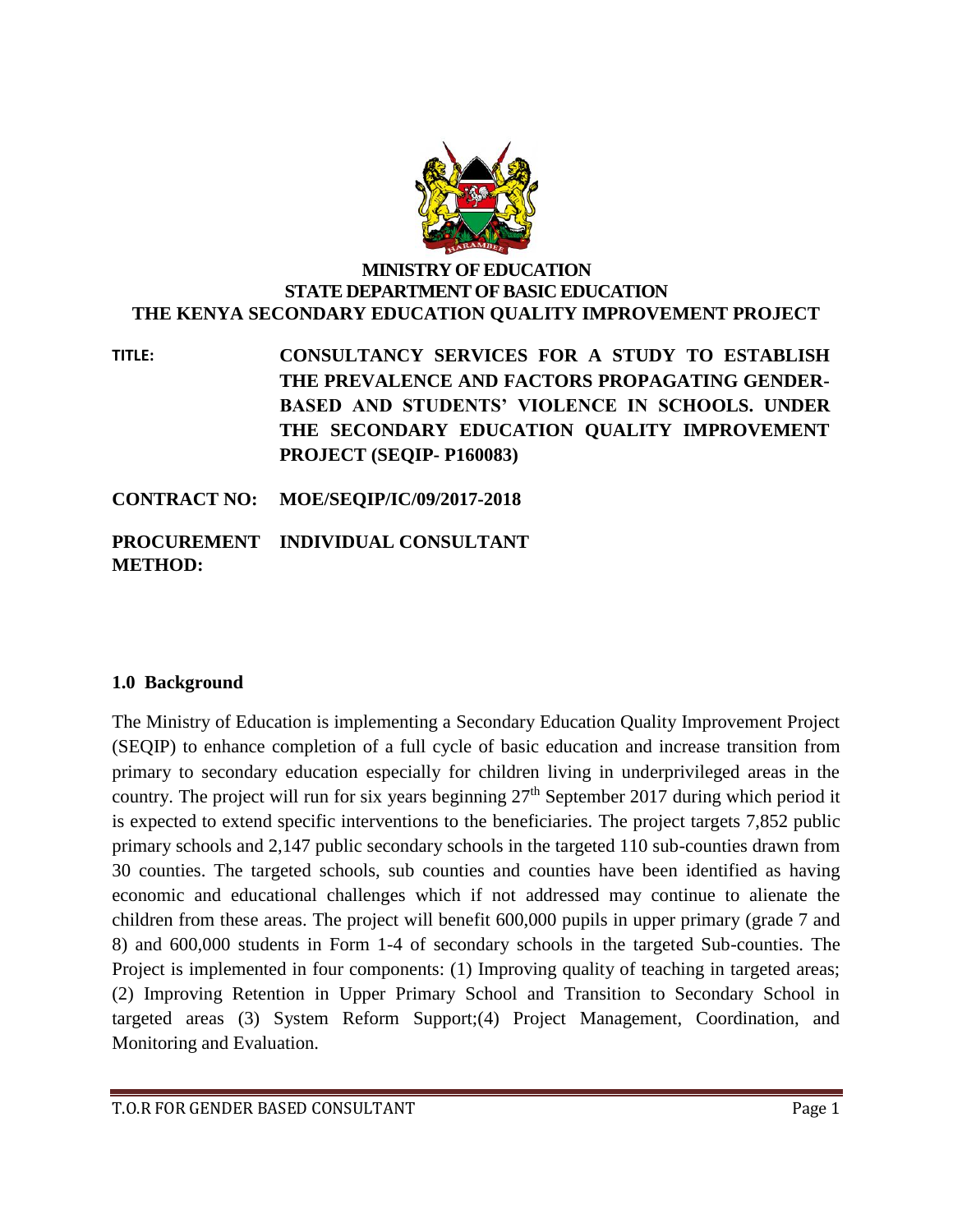In order to support the implementation of interventions of component 2, the Ministry is seeking the services of a qualified consultant/consortium to undertake a study on gender and students' violence prevalence in the target Sub Counties.

# **2.0 Rationale for the study**

The project interventions seek to reduce and also prevent gender- based and students' violence in the target sub counties. Some of the potential strategies already proposed by the implementing teams include reaching out to parents and communities and encourage them to adopt practices that advance the development of education in their areas of residence. The practices should be relevant to girls and vulnerable children from the target areas. Other social programs like in-kind support and mentorship will be extended to the beneficiaries of the advocacy program. While the overall project targeting focused on general indicators of deprivation, the study seeks to further establish the prevalence of gender-based and students' violence in the targeted Sub Counties to inform policy framework and a programmatic approach for addressing gender-based and students' violence in schools.

# **3.0 Objectives of the Assignment**

As a precursor to the implementation of the project interventions in the area of gender-based and students' violence in schools, the objectives of the consultancy will include;

- (a) Establish the extent of gender based and students violence in schools drawn from the target Sub Counties
- (b) Establish the most vulnerable Sub Counties in gender-based and students' violence in schools in the targeted counties highlighting the mitigation measures which can inform formulation and/or amendment of policy frameworks.
- (c) Identify factors that support/perpetuate gender based and students violence in the target areas
- (d) Develop a policy framework and a programmatic approach for addressing gender based and students' violence in schools.
- (e) Develop grievance redressal mechanisms and protocols for gender-based and students' violence in schools.
- (f) Establish mechanisms of how best to make schools safe to prevent gender-based and students' violence in schools.
- (g) Establish extent of awareness of gender-based and students' violence in schools among students, teachers and the community leaders.

# **4.0 Scope of the Assignment**

Under guidance of the Directorate of Projects Coordination and Delivery and the relevant implementation teams, the consultant is expected to: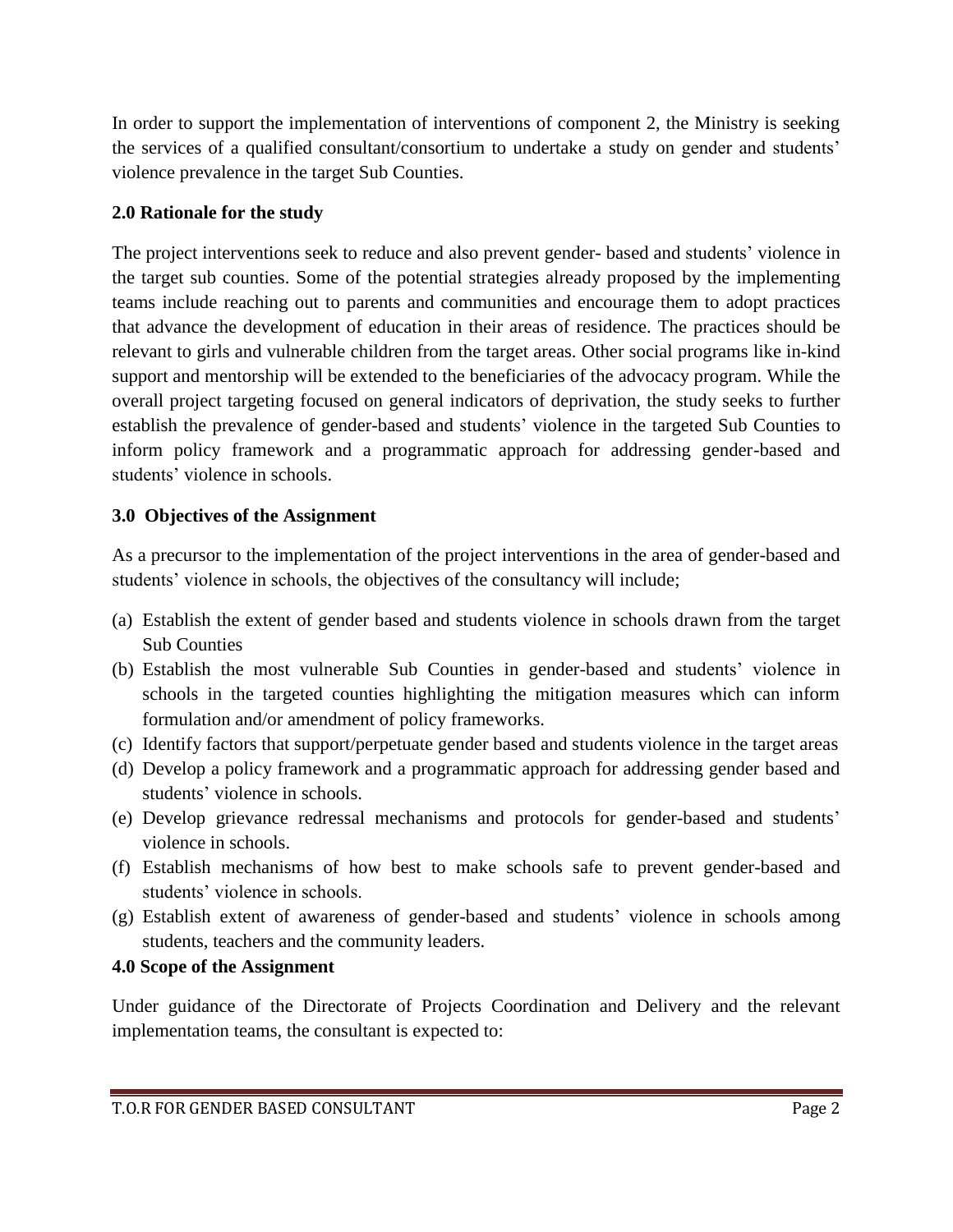- (a) Carry out desktop review on existing literature in the area of gender-based and students' violence in schools.
- (b) Design and implement a research study to establish the extent and prevalence of genderbased and students' violence in both primary and secondary schools.
- (c) Analyze cultural practices that lead to gender-based and students' violence in schools and give recommendations of interventions. Issues to look out for include: 1. Stereotypes that lower the dignity and self esteem for girls, 2. Cultural attitude towards girl's education in relation to marriage and dowry, 3. Preference for boys education, 4.Community attitudes towards teachers (in some communities in Kenya, teaching as a profession is not appreciated hence lack of respect for teachers) this attitude has led to teachers venting their frustration on learners, 5. Power relations within communities which translates to lack of respect for girls hence violence towards girls from male students.
- (d) Analyse existing education policies and programs and establish existing gaps in addressing gender-based and students' violence in schools.
- (e) Analyse the existing (or not) grievance redress mechanism and protocols for abused students. Develop a proposed redress mechanism and protocols for both primary and secondary schools.
- (f) Document examples of good practices on addressing gender-based and students' violence in schools.
- (g) Develop a policy framework proposal for the implementation of a program in the education sector seeking to address gender-based and students' violence in schools
- (h) Plan for, and carry out validation for the research study and the proposed policy framework with key stakeholders.

# **5.0 Assignment Deliverables**

- (a) An inception report clearly showing the consultant's understanding of the assignment
- (b) An approved study design, study implementation plan and data collection tools on genderbased and students' violence in schools
- (c) A report clearly indicating the extent of gender-based and students' violence in schools. Clearly indicating the causal and the mitigating factors of gender-based and students' violence.
- (d) A brief on proposed policy framework for addressing gender-based and students' violence in schools.

# **6.0 Duration of the Assignment**

The assignment is expected to be completed within six (6) months from the date of contract award.